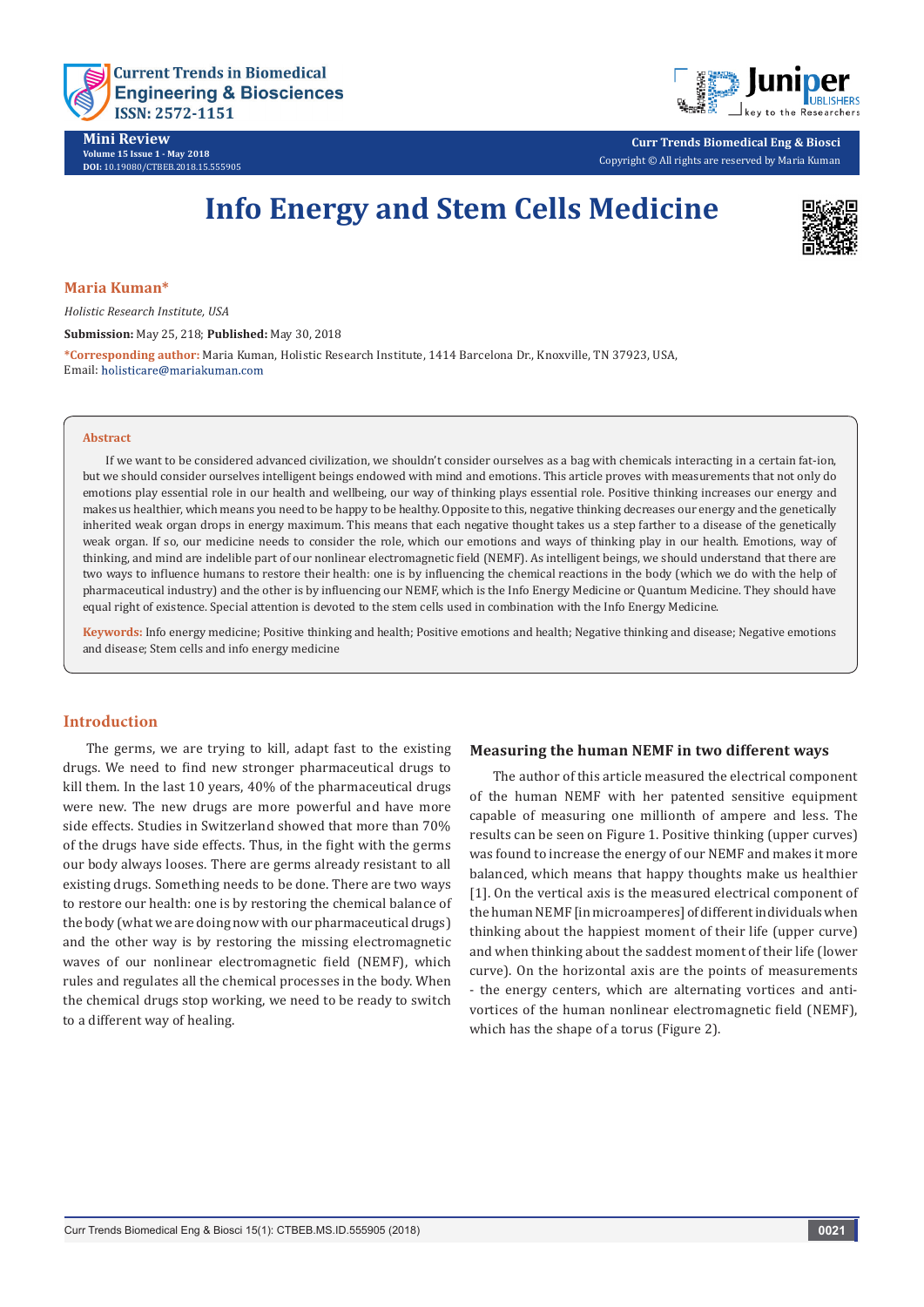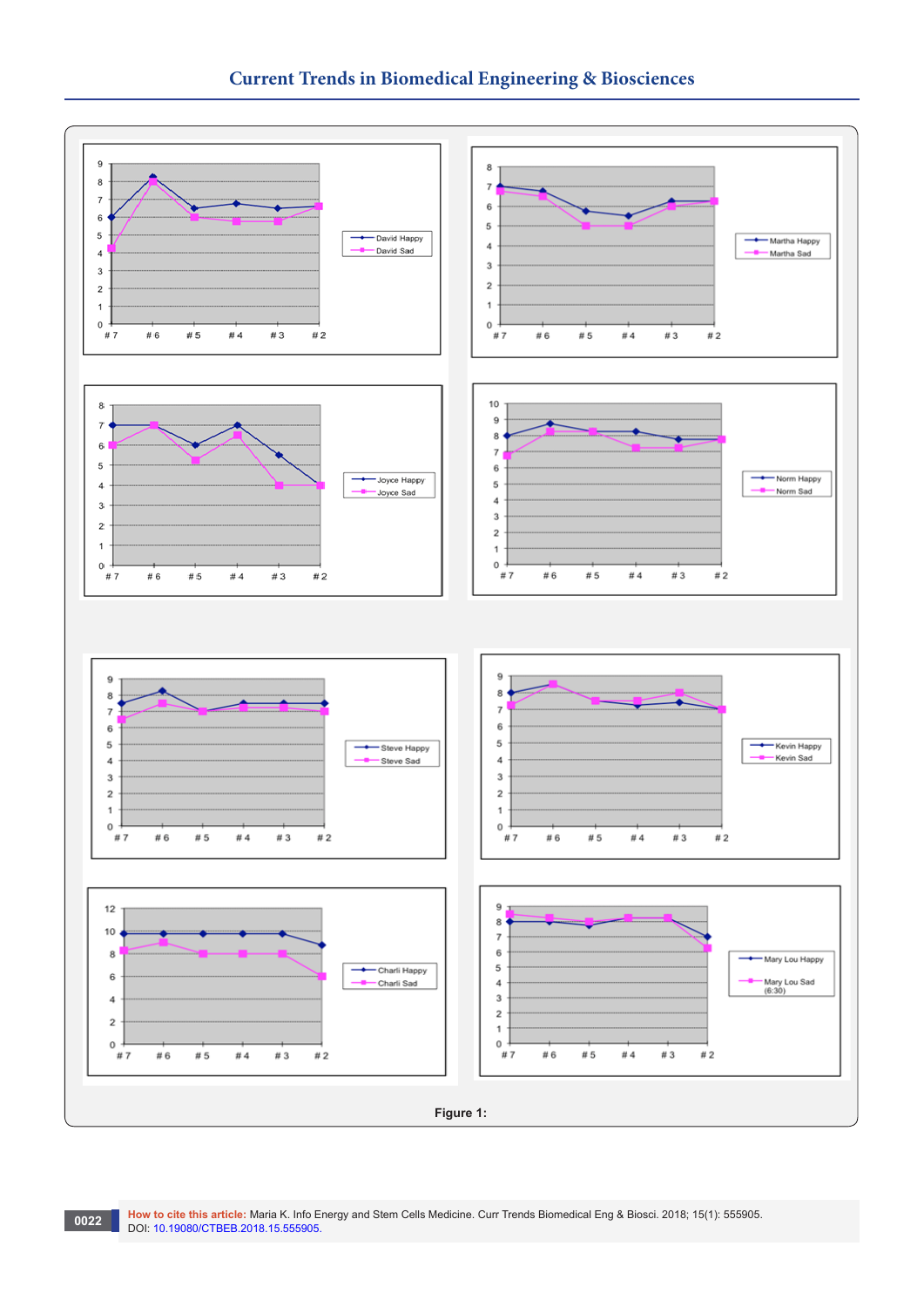

Negative thinking (lower curves) was found to have just the opposite effect – it decreases the energy and makes it more unbalanced because the genetically inherited weak organ drops in energy maximum. This means that each unhappy (negative) thought take us a step farther to a disease of the genetically inherited weak organ [1]. The Russian scientist Shkatov patented equipment that allows him to measure the spinning of the human donut shaped NEMF (Figure 1). He found that positive emotions make the donut shaped NEMF spin faster clockwise [2]. Since according to nonlinear physics vortices spin clockwise and suck energy, at positive emotions (or just positive thinking) our clockwise spinning NEMF must suck energy or gain energy. This agrees fully with our findings that positive thinking (or emotions) increases the energy of our NEMF [3].

Another set of measurements of Reiki healers with our sensitive equipment showed that their claim that they use Universal energy to heal (Rei-Ki means Universal Energy) is right [4]. The measured energy on top of their heads was higher after each treatment. For this to happen, they must suck electrical energy from the atmosphere through the upper hole of their donut shaped NEMF, which according to nonlinear physics must spin clockwise for this to happen. Thus, clockwise spinning of our donut shaped NEMF increases its energy because energy is sucked in through the clockwise spinning vortex at the hole of the donut. Such sucking of energy through the hole of the donut was observed between two binary stars, which have the same donut shaped NEMF. The dimmer star sucks energy from the brighter star through the hole of its donut shaped NEMF until their brightness become equal [5-7].

Shkatov found with his patented equipment that negative emotions make the human NEMF spin faster counterclockwise. Since according to nonlinear physics anti-vortices spin counterclockwise and emit energy, at negative emotions (or just negative thinking) our counterclockwise spinning NEMF must emit energy or loose energy. This agrees fully with our findings that negative thinking (or emotions) decrease the energy of our NEMF. Our measurements show that at negative emotions

(or just negative thinking), not only does the human NEMF loses energy, the energy balance is lost because the genetically inherited weak organ drops in energy maximum, which takes us a step farther to a disease of this weak organ. Acad. Grabovoi of Russia generalized this in the following way: to stay healthy, we need to avoid negative information or to find ways to get rid of the damage of this negative information before it has sank at physical level [2] and made us sick.

# **Developing the technology that would allow us to practice info energy medicine**

To be able to read information from our NEMF and to encode information on it, we need to create analog of our NEMF. Our NEMF is nonlinear as the name says. It is spinning. Its light is coherent (technically coherent light is the laser light). Its waves are also stationary. Through a reflexion of laser light from suitable mirrors, placed at right distances, the laser waves could be made stationary. Generator creating NEMF with such characteristics was created in Russia and it is known under the name "torsi-generator of Kozirev". The technology was developed in Hovosibirsk, Russia, and was successfully used for healing by influencing the NEMF, which rules and regulates all the processes in the body. The effect was instantaneous; the heath problem was resolved immediately. It could be used for any disease.

Also hypogeomagnetic cameras were created in Russia to read chromosome information and repair chromosome defects. It was used with success to correct genetic defects, such as children epilepsy, immune deficiency syndrome, etc. Reading the information from the chromosome of the mother and then transferring this information to the child did the necessary correction. Children with both types of genetic defects were successfully treated and they enjoyed normal healthy life.

# **Info energy medicine combined with stem cells**

The torsion-generator of Kozirev was used to cure diseases with electromagnetic waves. When the torsion-generator was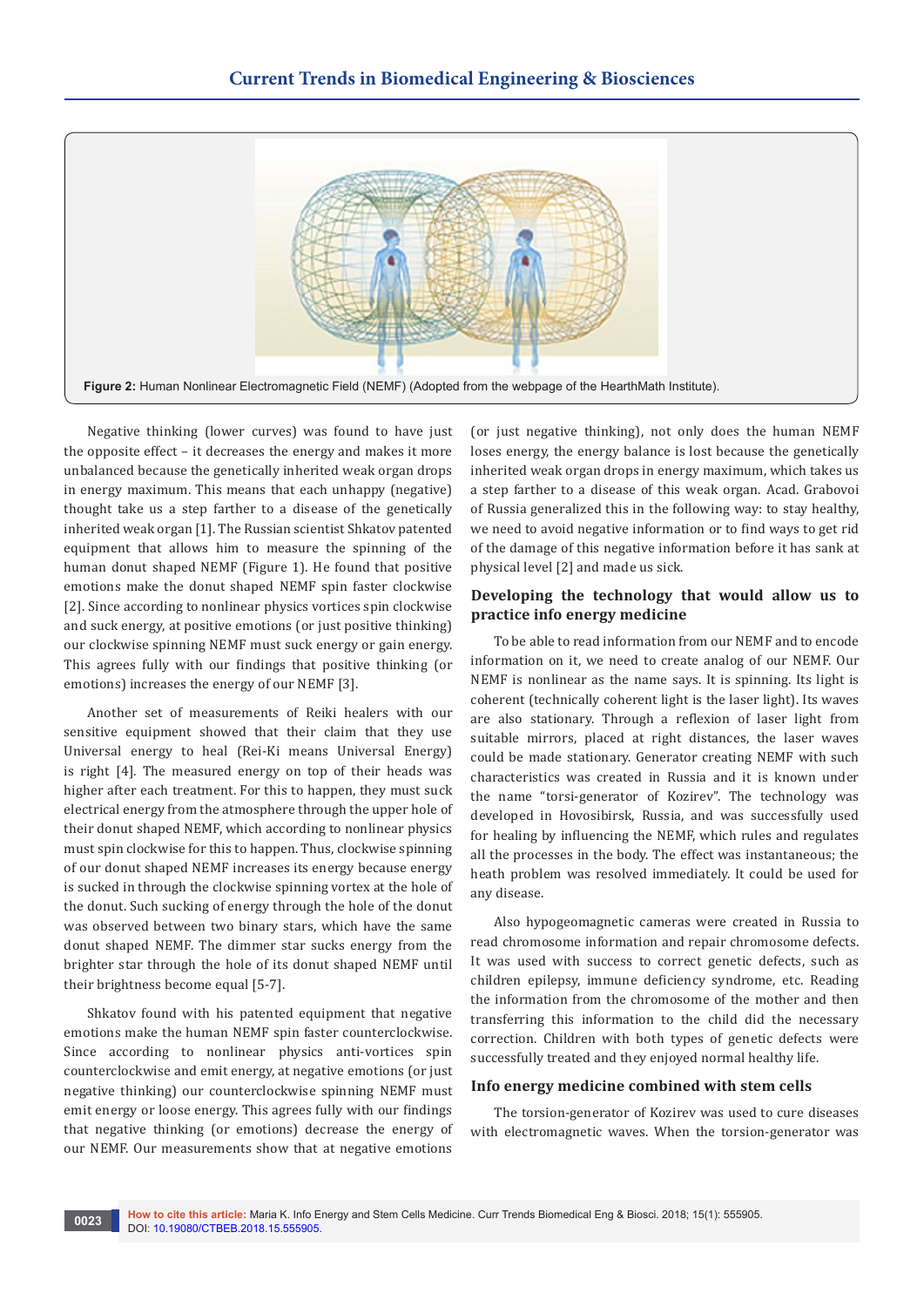producing right-handed field spinning in clockwise direction, it was stimulating normal cell growth and division. When it was applied on malignant cells, in combination with stem cells, it was making the cancer cells normal. Dr. James Thompson from the University of Wisconsin in the US first drew attention to the unique properties of stem cells. In 1990, he was the first to insulate stem cells from four days human embryo. However, the social reaction in the US to the use of embryo cells for research or healing was strongly negative-it was considered unethical [2].

Alternative approaches almost immediately popped up. In the same year of 1990, Elian Gluckman in Paris did the first transplantation of stem cells from umbilical cord, while Prof. Werfel of the University of Minnesota first extracted stem cells from the bone marrow of rats. Just like the embryo stem cells, these stem cells could transform to any kind of cells – neuronal, muscular, cartilage, liver, brain, and etc. tissues

[2]. In 1994 the umbilical-cord method of Gluckman was successfully used in Prague on six-year old child diagnosed with immune deficiency syndrome. The stem cells from the umbilical cord of his newly born brother were used to correct his immune deficiency. He is healthy and ready to enjoy his life [2].

Now almost every country in Europe has such bank for stem cells from umbilical cords. Stored in liquid nitrogen they are good to be used for years on any member of the family. Japanese researchers from Tokyo University first were able to grow nerve and bone tissue from the cells of placenta. Compounds were found that could develop nerve or bone tissues from stem cells of placenta within 24 hours [2].

When stem cells from bone marrow were injected in the heart immediately after the heart attack, the recovery was complete. Research showed that after heart attack the bone marrow did produce stem cell for repair, but they reached the heart 6 days later and by that time the necrosis of heart cells has already taken place [2]. Some role probably played the fact that the blood was too thick, which caused the heart attack on the first place, and the tick slow-circulating blood could not provide on time the stem cells necessary for the repair of the heart damage.

Stem cells were also successfully used after strokes, and they didn't need to be injected in the brain, they went there and repaired the damage. Stem cells could also be used for repair of neurons damaged by brain disease or brain trauma. The wide specter of diseases that could be successfully treated with stem cells requested the creation of banks for stem cells in many countries [1]. Stem cells, when injected in the join or organ that needs repair, would restore the join or the organ by transforming into the type of cells needed for restoration of the join or organ. Russian scientists injected stem cells, where the Gall Bladder was surgically removed 13 years ago, and then projected the hologram of the Gall Bladder. After days the gall bladder regrew and it was like new [2].

In the US, the cytolog Ronald Mackey reported in the reputable journal Nature about successful use of stem cells on mice with inflicted Parkinson disease [2]. The diseases bare the name of Dr. J. Parkinson, who first described the symptoms of the disease in 1817: paralyses, pain, inability to move, walk, or talk caused by disturbed function of neurons in the brain [2]. In Israel, scientists from Wiseman Institute reported in journal Nature Medicine that they were able to successfully transplant human stem cells in mice. The stem cells grew into human kind of kidneys, which were functioning. When transplanted back into the human there was no rejection [2]. This could open a new page in the medicine of organ transplant.

# **Conclusion**

Acad. Kaznacheev writes in his book: The Super Weak Emissions of the Intracellular Space: "Our research showed that electromagnetic fields play essential role in the transfer of biological information between the cells. It leads to the conclusion that the chemical mechanism of this connection is not primary, but result of more-complicated field interactions, which are the true carriers of information." In an Editorial article published in February of 2018 in: Advances in Complimentary and Alternative Medicine, I claim exactly this without knowing about the book of Kaznacheev. Negative stress, negative emotions, or just negative thoughts gobbles the energy of the nonlinear electromagnetic field (NEMF), which acts in the intracellular fluid and controls their division. When this NEMF is very weak, there is nothing to control the cellular growth and the cells start multiplying senselessly, which is the beginning of malignancy called cancer.

Thus, the information carried by our nonlinear electromagnetic field (NEMF) is essential for our health and wellbeing and we should make it the core of our medicine. Considering the importance of our NEMF in ruling and regulating everything in the body, we should make the use of electromagnetic waves for cure the backbone of our new Info Energy Medicine.

## **References**

- 1. Kuman M (2015) Quantum mind and quantum growth. Health and Happiness Books, USA.
- 2. Tihoplav V, Tihoplav T (2003) Garmonia Haosa (The Harmony of the Chaos).
- 3. Kuman M (2017) Same fields and dynamics in stars and man. Heath and Happiness Books, USA.
- 4. Kuman M (2017) International Journal of Integrated Medicine 42(3-4).
- 5. Wheeler JC, Nance S, Diaz M, Smith SG, Hickey J, et al. (2017) The betelgeuse project: constraints from rotation. Monthly Notices of the Royal Astronomical Society 453(3): 2654-2661.
- 6. [Burgay M, Amico ND, Possenti A, Manchester RN, Lyne AG, et al. \(2004\)](https://www.ncbi.nlm.nih.gov/pubmed/14654834)  [An increased estimate of the merger rate of double neutron stars from](https://www.ncbi.nlm.nih.gov/pubmed/14654834)  [observations of a highly relativistic system. Nature 426: 531-533](https://www.ncbi.nlm.nih.gov/pubmed/14654834).
- 7. [Lyne AG, Burgay M, Kramer M, Possenti A, Manchester RN, et al. \(2004\)](https://www.ncbi.nlm.nih.gov/pubmed/14716022)  [A double-pulsar system: a rare laboratory for relativistic gravity and](https://www.ncbi.nlm.nih.gov/pubmed/14716022)  [plasma physics. Science 303\(5661\): 1153-1157](https://www.ncbi.nlm.nih.gov/pubmed/14716022).